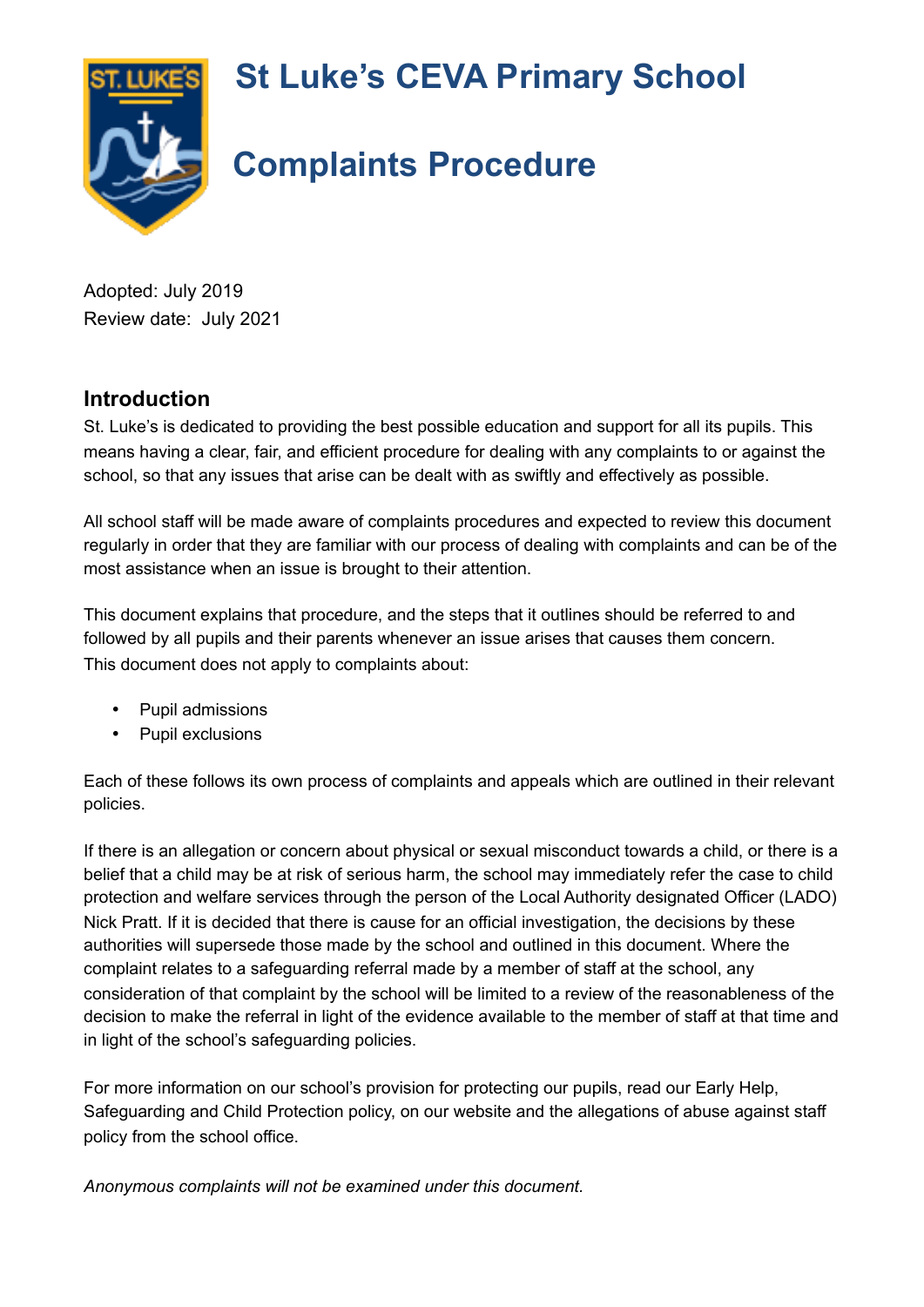#### **When an issue or concern first arises**

If you have a concern that you would like to take up with the school you should initially inform a member of staff either in person, over the telephone or in writing. You may then be invited to an informal meeting with the member of staff most appropriate for dealing with your concern.

You may wish to approach your child's class teacher first as they will be best placed to help you either directly or by figuring out which other member of staff you should be speaking to.

We encourage parents to approach staff with any concerns they may have, and aim to resolve all issues with open dialogue and mutual understanding.

A written explanation of your concern will need to be given to the staff member that you speak to, so that it is easy to see – when complaints are taken further or referred back to in the future – what the initial problem was.

If your complaint is about a member of staff, you should first raise this with the headteacher either in person or in writing, and a meeting can be arranged with the headteacher to discuss the issue at hand.

If your complaint is about the headteacher, you should raise your concern in writing with the chair of governors by asking them to be contacted by the school office staff.

If you complaint is about a governor, you should raise your concern in writing with the chair of governors by asking them to be contacted by the school office staff.

Any governor will refer complaints that are taken straight to them back to the appropriate member of staff unless one of the above exceptions applies.

## **Initial informal meeting**

Once a concern has been raised you may be invited to attend an informal meeting with a member of staff or the headteacher/chair of governors to discuss your concerns.

You are welcome to bring a friend, partner or, in the case of a pupil who has raised a concern, a parent to this meeting. It may be appropriate for a pupil to attend the meeting if their parent has raised a concern, depending on the nature of the issue.

Staff have a responsibility to ensure that you understand any future points of action that have been agreed upon in this meeting and should make a record of what has been discussed, as well as any outcomes and a plan of action, if one has been agreed.

All staff will do their best to ensure that your concerns are dealt with appropriately and efficiently but if you cannot come to an agreement, or are dissatisfied with the outcome of your meeting, you can make a formal complaint in writing to the headteacher.

There is no suggested time-scale for resolution at this stage given the importance of dialogue through informal discussion although it would be expected that most issues would be resolved within ten school days.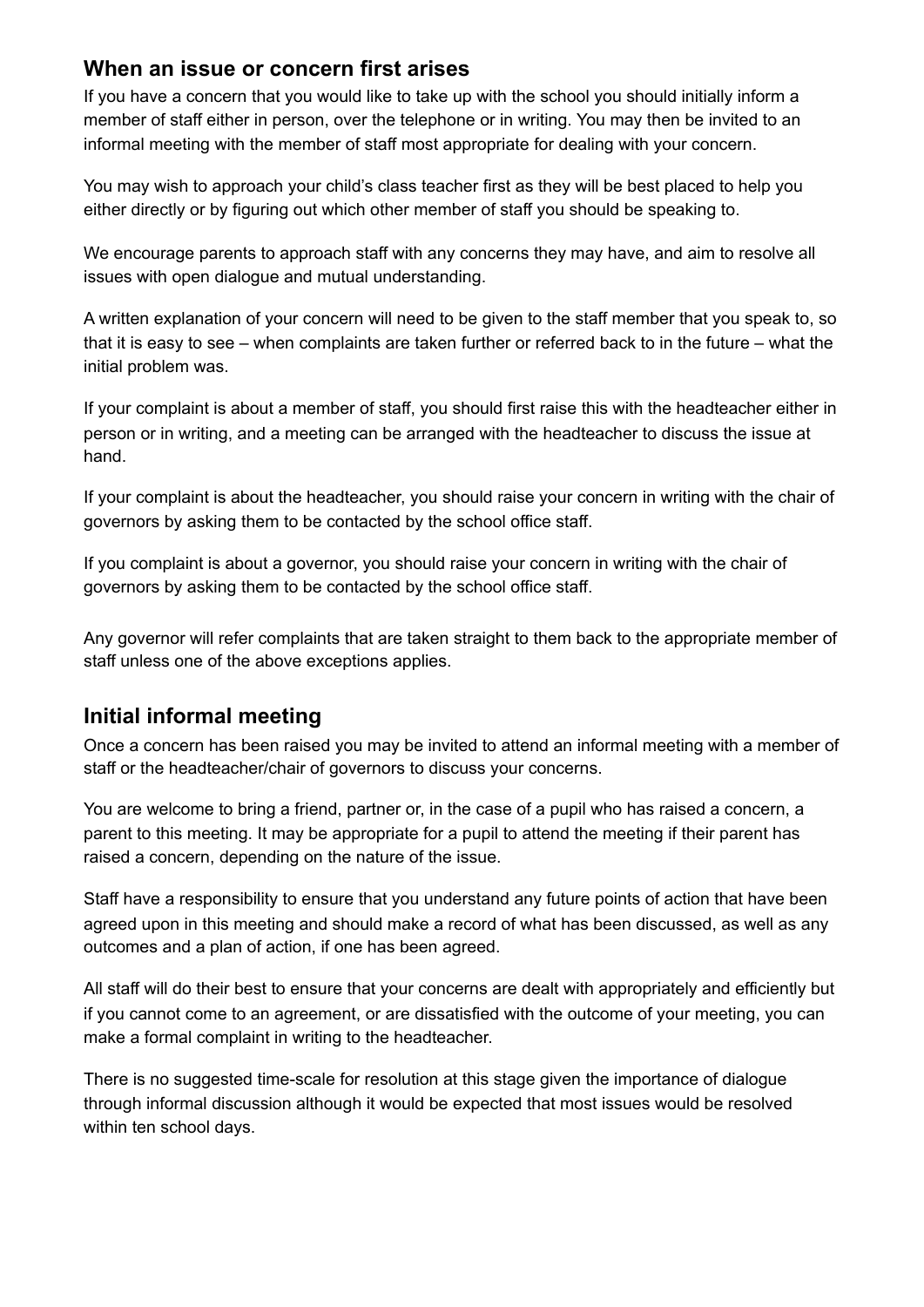## **Formal complaints**

In order to ensure that complaints are processed efficiently and effectively, St. Luke's deals with formal complaints in three stages:

#### *Stage 1*

If you do not feel that your concern has been dealt with as you would like, are unhappy with the outcome of your informal meeting or feel that the issue is serious enough that it warrants it, you can make a formal complaint in writing to the headteacher. The headteacher should acknowledge your complaint in writing within two school days. They may already be aware of the situation. They will outline their decision if there is one to be made, and any action to be taken as a result of your complaint.

The headteacher may call you in for a meeting to discuss the issue outcome, possible solutions, or to explain what has or will happen as a result of your complaint. The headteacher will keep a record of all interactions with you and other staff, meetings and decisions made in reference to your complaint. This record will be kept confidentially by the school but may be inspected where appropriate by the Secretary of State or any inspection body.

If the complaint is against a member of staff, the headteacher will talk to that employee. If it is an allegation of abuse, a formal investigation may be instigated by the school or external child welfare authorities to whom the school reports. Please refer to our allegations of abuse against staff policy for an outline of this procedure.

The headteacher will respond to you in writing within ten school days outlining their response to your concern, and any action that has or will be taken. If they have decided not to take any further action on the issue, they will explain what they have decided, how they have reached this decision, and will outline your right to take the matter further and the steps to be taken.

#### *Stage 2*

If, having spoken to the headteacher, you are dissatisfied with the outcome of your complaint, you may lodge your complaint with the chair of governors. The complaint must be in writing and it should explain your concern and the steps that have lead up to you taking this course of action.

If the complaint is against a member of staff, that employee will be given the opportunity to write a response, which will be sent to the chair of governors within ten school days of the complaint being lodged with them.

The chair of governors will respond to you in writing within ten school days outlining their response to your concern, and any action that has or will be taken. If they have decided not to take any further action on the issue, they will explain what they have decided, how they have reached this decision, and will outline your right of appeal and how you can start your appeal.

#### *Stage 3: (Appeals)*

If you would like to lodge an appeal following the outcome of a formal complaint at stage 2, this will be taken to the appeals panel. You should write to the clerk to the governing body to exercise this right within 20 school days of the outcome at Stage 2. If no request for an appeals panel hearing is received within 20 school days it will be deemed that the decision is accepted and the complaint will be closed.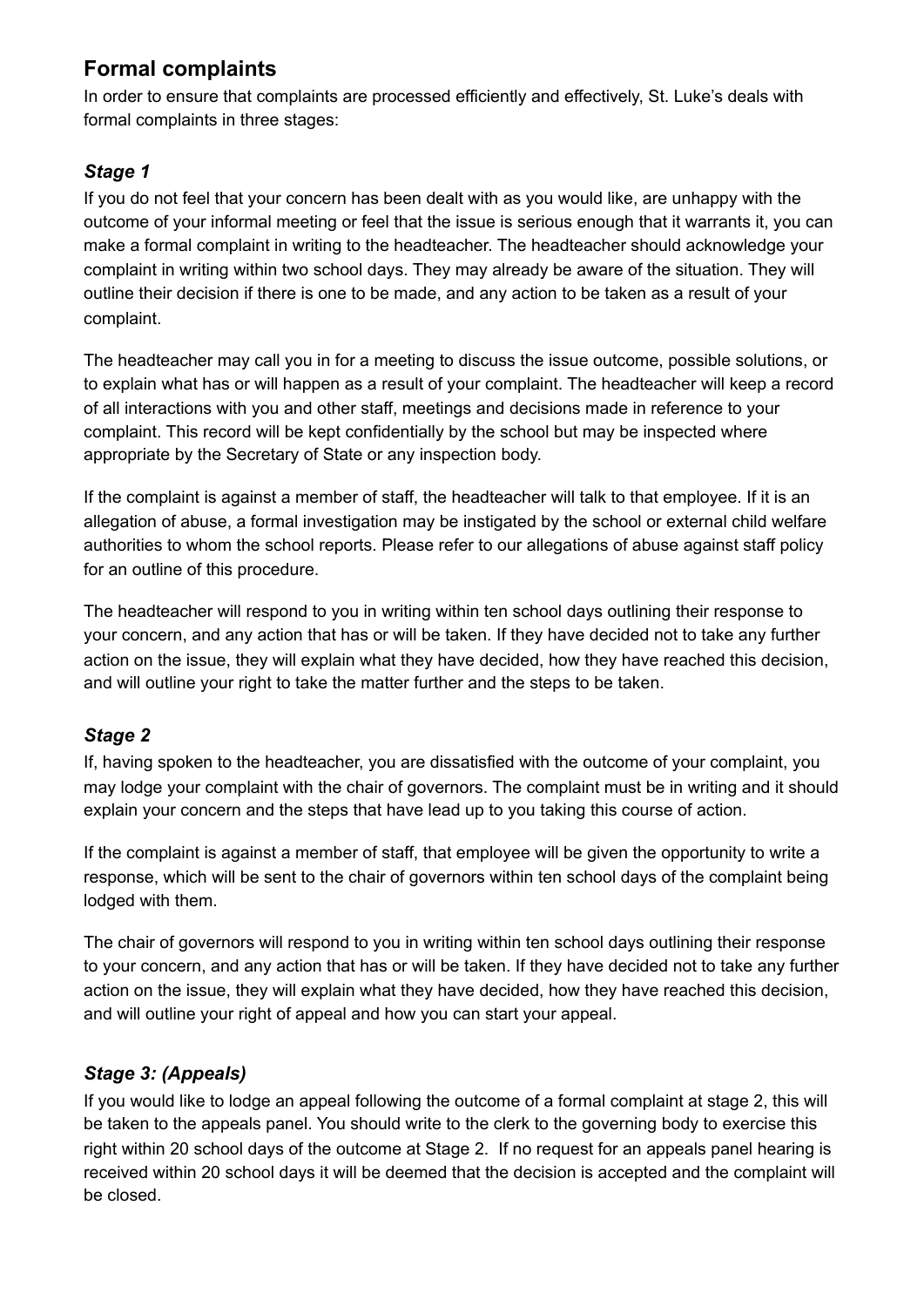If an appeals panel is requested, the clerk to governors will acknowledge your appeal and make the necessary arrangements, and will usually convene the appeals panel within 20 school days from the acknowledgement being sent. Where it is not possible to find a mutually convenient date within that timescale, the school will take reasonable steps to agree a time and date mutually convenient to all parties.

The clerk will ensure that all parties to the appeal have access to the same documentation and set out a timetable to support the collation and circulation of documents. Any supporting documentation relevant to the complaint must be submitted to the appeals panel by both parties at least 5 days before the appeals panel hearing.

You will be entitled to be accompanied to the appeals panel hearing and should notify the clerk in advance if you attend to bring anyone.

#### **The Appeals Panel**

The appeals panel will be made up of between three to five [members of the governing body OR people, which will include at least one person independent of the management and running of the school].

No person can sit on the appeals panel if they have had any former knowledge or involvement in the case that is being dealt with at that time. The chair of the panel will be nominated from within the group of panel members. All panel members will be familiar with and have access to the complaints policy.

The panel will give careful consideration to how the complainant can be made to feel most comfortable presenting to the panel, especially in the case of a young child having to present or explain information.

#### **Appeals procedure**

The Appeals Panel will determine the procedure to be followed to ensure that it is best placed to deal with the issues arising from the complaint. The procedure for an appeal is usually as follows:

- 1. The complainant and headteacher will enter the hearing together.
- 2. The chair will introduce the panel members and outline the process.
- 3. The complainant will explain the complaint.
- 4. The headteacher and panel will question the complainant.
- 5. The headteacher will explain the school's actions.
- 6. The complainant and panel will question the headteacher.
- 7. The complainant will sum up their complaint.
- 8. The headteacher will sum up the school's actions.
- 9. The chair will explain that both parties will hear from the panel within 20 working days.
- 10. Both parties will leave together while the panel decides.
- 11. The clerk will stay to assist the panel with its decision making.

The chair of the panel/clerk to governors will notify the complainant of the panel's decision in writing within 20 school days of the appeal hearing. The letter will set out the decision of the panel together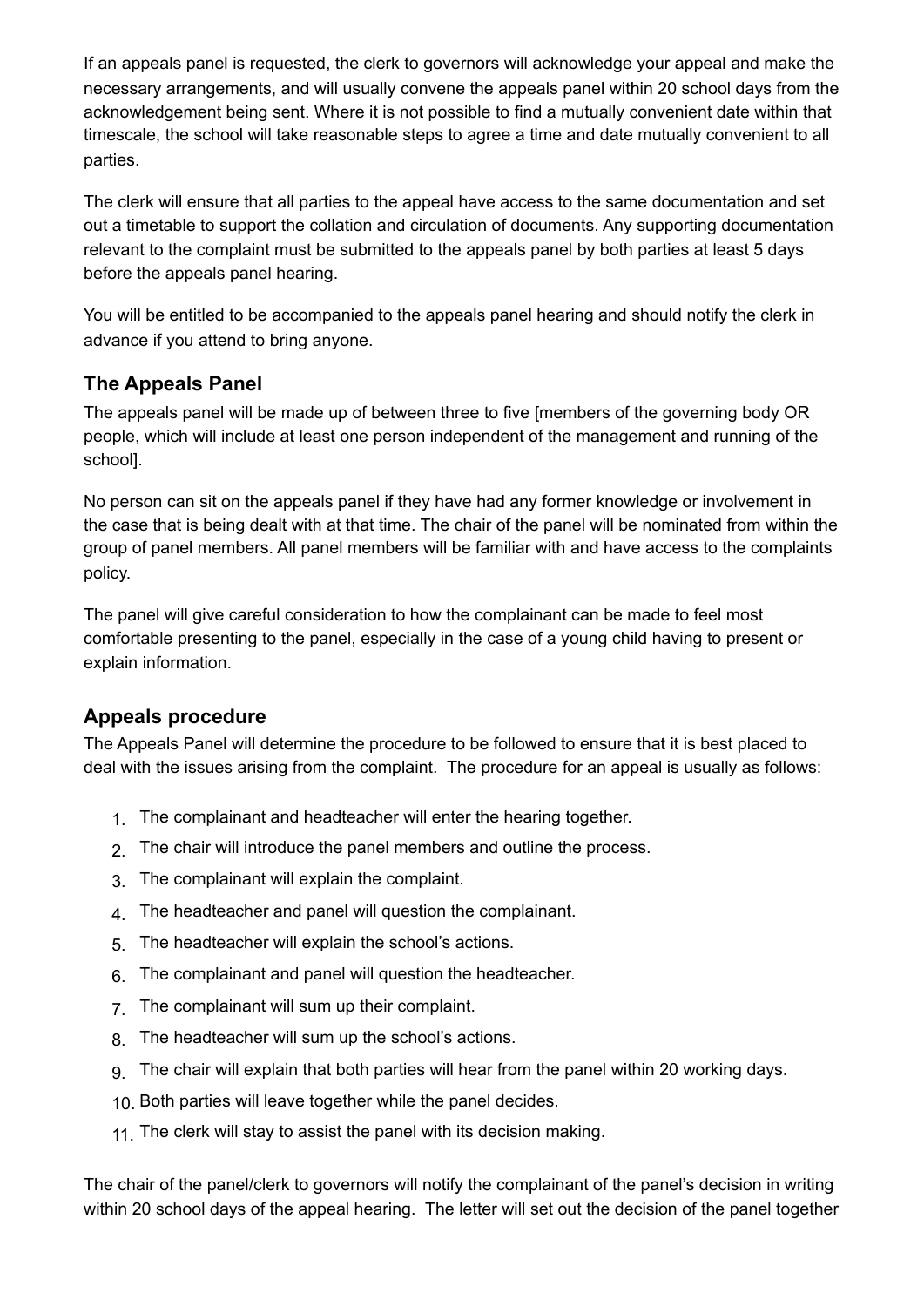with the reasons underpinning that decision. The letter may set out recommendations which will be made to the governing body.

The appeals panel may:

- dismiss all or part of the complaint
- uphold all or part of the complaint
- decide on the appropriate action to be taken to resolve the complaint
- evaluate all the evidence available and recommend changes to the school's systems or procedures as a preventative step against similar problems arising in the future.

The panel's decision is final. If you are unhappy with the outcome, you may wish to put your complaint to the Secretary of State. Complaints can be submitted online at: https://www.gov.uk/complain-about-school.

#### **Vexatious complaints**

**Whilst it is hoped that this document will reduce any dissatisfaction with the school, it is acknowledged that there may be rare occasions where a complainant continues to be dissatisfied with the school and the outcomes achieved under the complaints procedure.** 

**Where a complainant attempts to re-open an issue which has already been dealt with under the complaints procedure, the chair of governors will contact them to inform them that the matter has already been dealt with and that either that stage of the policy has been exhausted or that the complaints procedure has been exhausted and the matter is considered closed. Where further correspondence is received on the same matter, this may be considered vexatious and the school will be under no obligation to respond to that correspondence.** 

## **Governing Body – review and monitoring of complaints**

St Luke's will review and evaluate all complaints no matter how far they are taken or what the outcome to ensure that similar problems are avoided in the future or to see if they could have been managed any more effectively.

The governing body will review the complaints procedure every year.

## **Staff complaints**

Staff who have a concern about a colleague or a volunteer member of staff should refer to our whistleblowing policy on our website.

The procedure for dealing with any other staff complaints or employment grievances is set out in the school's staff discipline, conduct and grievance policy.

Contact details for all staff and governors are through the main office phone number - 0207 476 3559